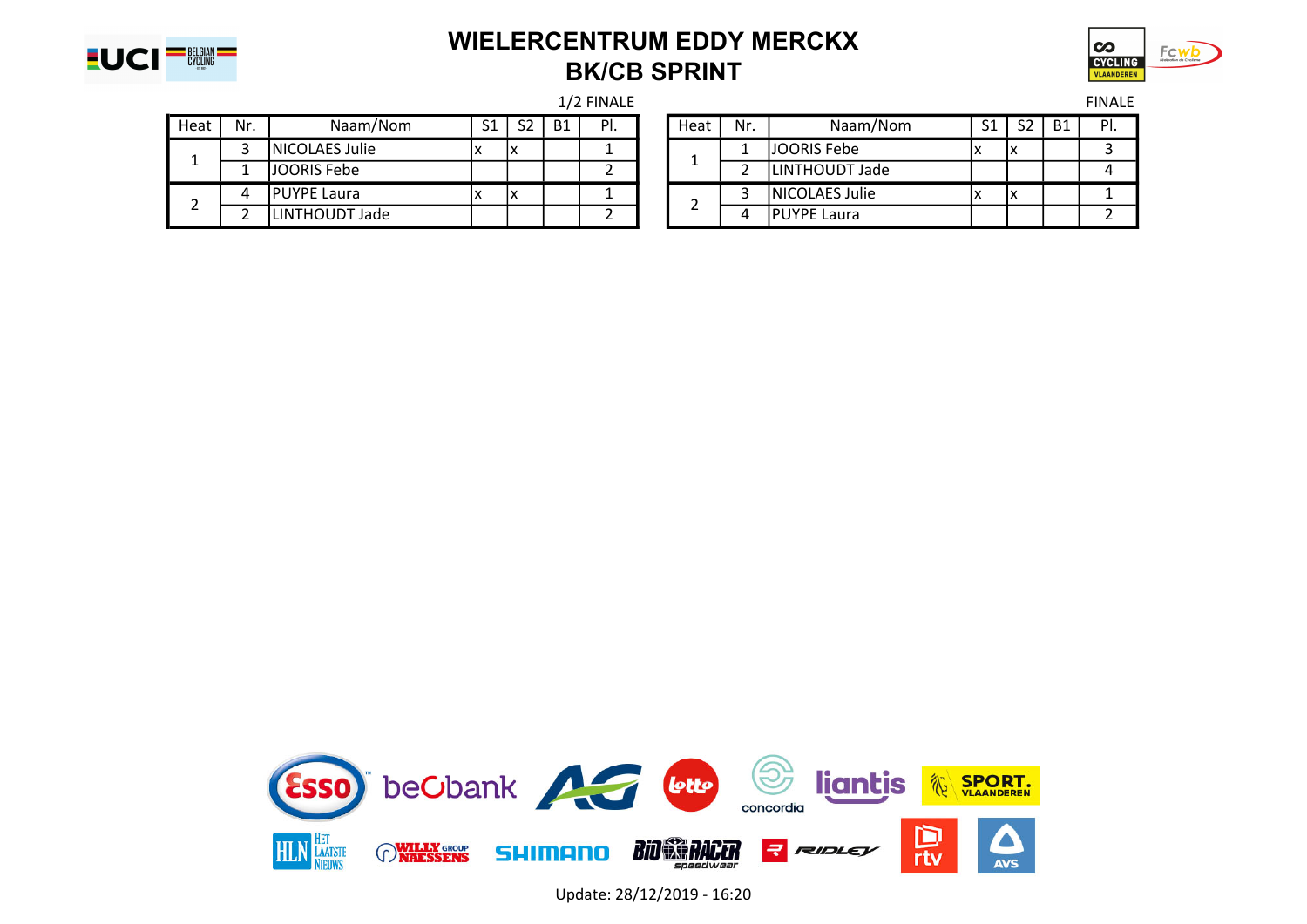

#### WIELERCENTRUM EDDY MERCKX BK/CB SPRINT



| <b>SPRINT</b> |                  |                         |    |                |           | 1/4 FINALE |      |                |                   |                |                |           | <b>FINALE</b> |
|---------------|------------------|-------------------------|----|----------------|-----------|------------|------|----------------|-------------------|----------------|----------------|-----------|---------------|
| Heat          | Nr.              | Naam/Nom                | S1 | S <sub>2</sub> | <b>B1</b> | PI.        | Heat | Nr.            | Naam/Nom          | S <sub>1</sub> | S <sub>2</sub> | <b>B1</b> | PI.           |
|               | 12               | DE CLERCQ Katrijn       | x  |                |           |            |      | 16             | VAN DE PAAR Ines  |                |                |           |               |
|               | 11               | <b>JAERTS Kato</b>      |    |                |           |            |      | 14             | MAES Sara         | ⋏              | ΙX             |           |               |
| 14            | <b>MAES Sara</b> | x                       |    |                |           |            | 17   | VANHOVE Marith |                   |                |                |           |               |
|               | 15               | VAN CONINCKXLOEY Jolien |    |                |           |            |      | 12             | DE CLERCQ Katrijn |                |                |           |               |
|               | 16               | VAN DE PAAR Ines        | x  |                |           |            |      |                |                   |                |                |           |               |
|               | 13               | <b>KEMPS Stephanie</b>  |    |                |           |            |      |                |                   |                |                |           |               |

|     |                                |    |           | $1/7$ $\pm$ $\pm$ $\pm$ $\pm$ $\pm$ |      |     |                         |    |    |           | '''You |
|-----|--------------------------------|----|-----------|-------------------------------------|------|-----|-------------------------|----|----|-----------|--------|
| ٧r. | Naam/Nom                       |    | <b>B1</b> | PI.                                 | Heat | Nr. | Naam/Nom                | S1 |    | <b>B1</b> | PI.    |
| 12  | DE CLERCQ Katrijn              | ΙX |           |                                     |      | 16  | <b>VAN DE PAAR Ines</b> |    |    |           |        |
| 11  | lAERTS Kato                    |    |           |                                     |      | 14  | <b>IMAES Sara</b>       |    | ΙX |           |        |
| 14  | MAES Sara                      | "י |           |                                     |      | 17  | <b>VANHOVE Marith</b>   |    |    |           |        |
| 15  | <b>VAN CONINCKXLOEY Jolien</b> |    |           |                                     |      | 12  | DE CLERCQ Katrijn       |    |    |           |        |

| 1/2 FINALE |  |
|------------|--|
|------------|--|

| Heat |    | Naam/Nom                 |  |  |
|------|----|--------------------------|--|--|
|      | 17 | <b>VANHOVE Marith</b>    |  |  |
|      | 16 | VAN DE PAAR Ines         |  |  |
| 2    | 12 | <b>DE CLERCQ Katrijn</b> |  |  |
|      | 14 | <b>MAES Sara</b>         |  |  |



Update: 28/12/2019 - 16:20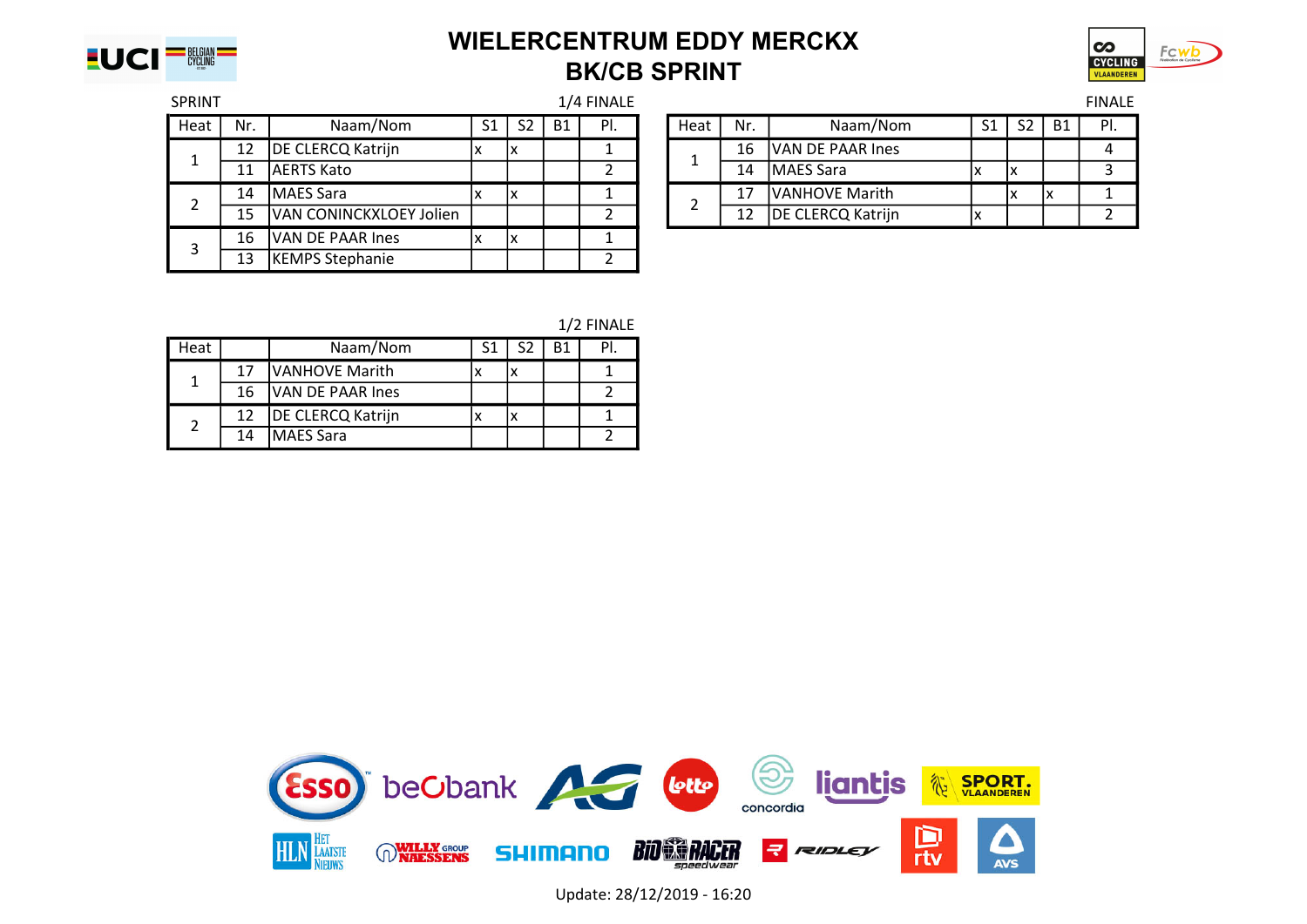





# 1 Sprint D-U17

| Time / Other   |                 |                          |    |             |                |              |                     |         |              |     | <b>MADISON</b><br>Scr Temp Elim.<br><b>Pointsrace</b> |                |                |                |                   |             | <b>Tot. Omn. Points</b> |
|----------------|-----------------|--------------------------|----|-------------|----------------|--------------|---------------------|---------|--------------|-----|-------------------------------------------------------|----------------|----------------|----------------|-------------------|-------------|-------------------------|
|                | $\overline{3}$  | <b>NICOLAES Julie</b>    | 40 | $00:13$ 366 | $\Omega$       | 000          | $\Omega$            | $000\,$ | $\Omega$     | 000 | 0                                                     | 0              | 0              | $\overline{0}$ | 0                 | 0           | 40                      |
| $\overline{2}$ | 4               | <b>PUYPE Laura</b>       | 38 | $00:13$ 813 | $\overline{0}$ | 000          | $\mathbf 0$         | 000     | $\mathbf 0$  | 000 | $\overline{0}$                                        | $\Omega$       | $\overline{0}$ | $\overline{0}$ | $\overline{0}$    | $\Omega$    | 38                      |
| $\overline{3}$ | $\overline{2}$  | LINTHOUDT Jade           | 36 | $00:14$ 022 | $\mathbf 0$    | 000          | $\mathbf 0$         | 000     | $\mathbf 0$  | 000 | $\Omega$                                              | $\Omega$       | $\mathbf{0}$   | $\Omega$       | 0                 |             | 36                      |
| $\overline{4}$ | $1\overline{ }$ | JOORIS Febe              | 34 | $00:14$ 103 | $\overline{0}$ | 000          | $\mathsf{O}\xspace$ | 000     | $\mathbf 0$  | 000 | $\overline{0}$                                        | $\overline{0}$ | 0              | 0              | $\overline{0}$    | $\mathbf 0$ | 34                      |
|                |                 | 2 Sprint D-U19           |    |             |                |              |                     |         |              |     |                                                       |                |                |                |                   |             |                         |
|                |                 |                          |    |             |                |              |                     |         |              |     |                                                       |                |                |                | <b>MADISON</b>    |             |                         |
|                |                 |                          |    |             |                | Time / Other |                     |         |              |     |                                                       |                | Scr Temp Elim. |                | <b>Pointsrace</b> |             | <b>Tot. Omn. Points</b> |
|                | 17              | <b>VANHOVE Marith</b>    | 40 | $00:12$ 077 | $\mathbf 0$    | 000          | $\mathbf 0$         | $000\,$ | $\Omega$     | 000 | $\Omega$                                              |                | 0              | $\mathbf{0}$   | 0                 | 0           | 40                      |
| $\overline{2}$ | 12              | <b>DE CLERCQ Katrijn</b> | 38 | $00:12$ 294 | $\mathbf 0$    | 000          | $\mathbf 0$         | 000     | $\mathbf 0$  | 000 | $\overline{0}$                                        |                | 0              | $\overline{0}$ | 0                 | $\Omega$    | 38                      |
| $\overline{3}$ | 14              | <b>MAES Sara</b>         | 36 | $00:12$ 523 | $\mathbf 0$    | 000          | $\mathbf{0}$        | 000     | $\Omega$     | 000 | 0                                                     |                | 0              | 0              | 0                 |             | 36                      |
| $\overline{4}$ | 16              | VAN DE PAAR Ines         | 34 | $00:13$ 267 | $\Omega$       | 000          | $\Omega$            | 000     | $\mathbf 0$  | 000 | $\overline{0}$                                        | $\Omega$       | 0              | 0              | $\overline{0}$    | $\Omega$    | 34                      |
| 5              | 13              | <b>KEMPS Stephanie</b>   | 32 | $00:13$ 849 | $\mathbf 0$    | 000          | $\mathbf{0}$        | 000     | $\mathbf{0}$ | 000 | $\Omega$                                              |                | $\Omega$       | $\Omega$       | 0                 |             | 32                      |
| 6              | 15              | VAN CONINCKXLOEY Jolien  | 30 | $00:13$ 858 | $\mathbf 0$    | 000          | $\mathbf 0$         | 000     | $\mathbf 0$  | 000 | $\overline{0}$                                        | $\Omega$       | $\mathbf 0$    | 0              | 0                 | 0           | 30                      |

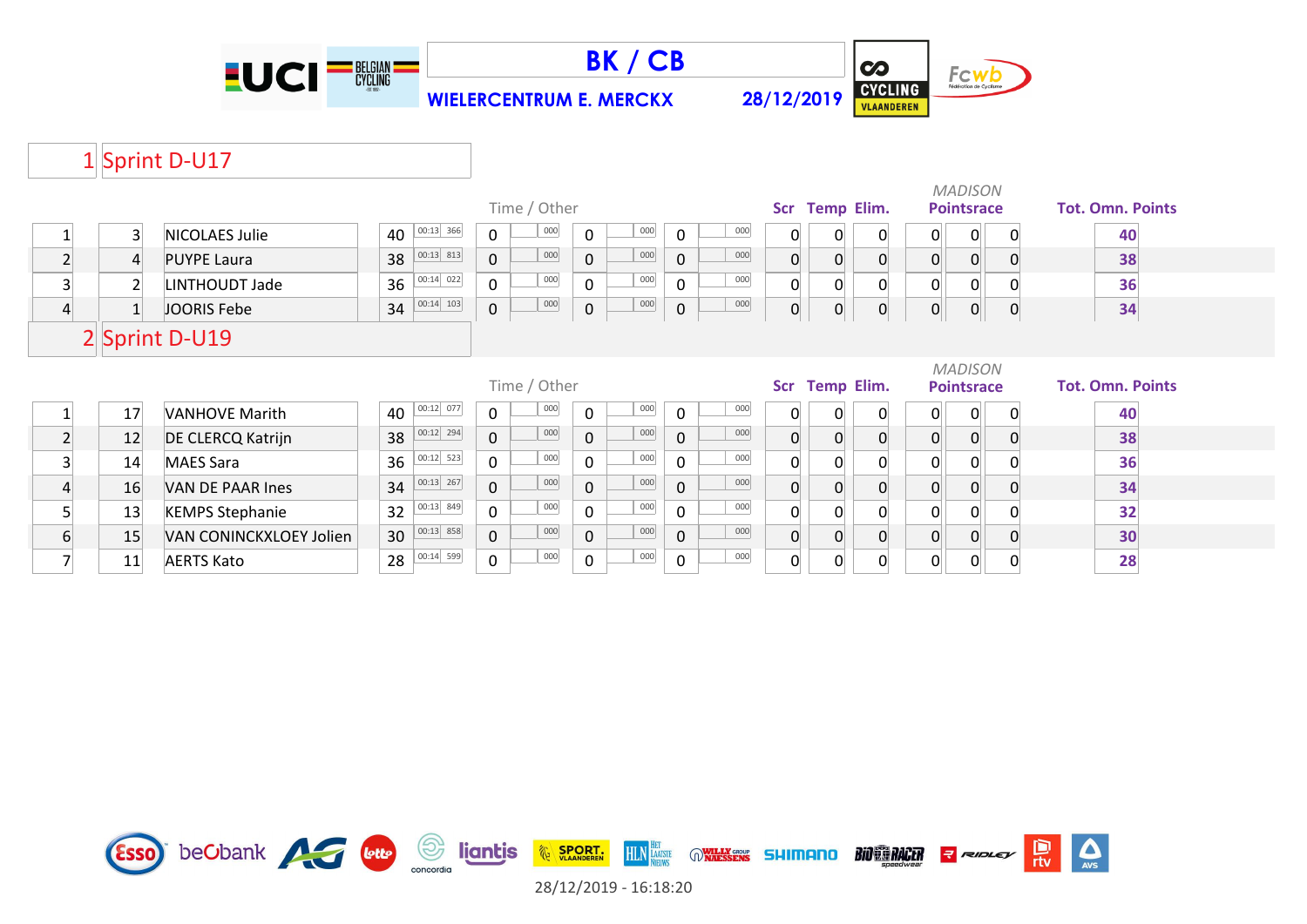



 $\overline{\mathbf{c}}$ Fcwb CYCLING

## 3 Scratch U19

|                |    |                             |                            |                     | Time / Other |                |     |              |     |    | Scr Temp Elim. |                |                | <b>MADISON</b><br><b>Pointsrace</b> |             | <b>Tot. Omn. Points</b> |
|----------------|----|-----------------------------|----------------------------|---------------------|--------------|----------------|-----|--------------|-----|----|----------------|----------------|----------------|-------------------------------------|-------------|-------------------------|
|                | 35 | VANDENBRANDEN Noah          | 000<br>$\mathbf 0$         | $\mathbf 0$         | 000          | 0              | 000 | $\Omega$     | 000 | 40 | 0              | $\overline{0}$ | $\overline{0}$ | 0                                   | $\mathbf 0$ | 40                      |
| $\overline{2}$ | 30 | <b>POLLEFLIET Gianluca</b>  | 000<br>$\mathbf 0$         | $\mathbf 0$         | 000          | $\mathbf 0$    | 000 | $\mathbf 0$  | 000 | 38 | $\overline{0}$ | 0              | $\overline{0}$ | $\overline{0}$                      | 0           | 38                      |
| 3              | 33 | <b>SOENENS Ayton</b>        | 000<br>$\mathbf 0$         | $\mathbf 0$         | 000          | 0              | 000 | $\Omega$     | 000 | 36 | $\overline{0}$ | $\Omega$       | $\overline{0}$ | 0                                   |             | 36                      |
| 4              | 25 | <b>DEWULF Wannes</b>        | 000<br>$\mathbf 0$         | $\mathbf 0$         | 000          | $\overline{0}$ | 000 | $\mathbf 0$  | 000 | 34 | $\overline{0}$ | 0              | $\overline{0}$ | $\overline{0}$                      | 0           | 34                      |
| 5              | 31 | <b>RAES Renzo</b>           | 000<br>0                   | $\mathbf 0$         | 000          | 0              | 000 | 0            | 000 | 32 | $\Omega$       |                | $\Omega$       | 0                                   |             | 32                      |
| 6              | 22 | <b>BERNARD Thibaut</b>      | 000<br>$\mathbf 0$         | $\mathbf 0$         | 000          | $\mathsf{O}$   | 000 | $\mathbf{0}$ | 000 | 30 | $\Omega$       | 0              | $\overline{0}$ | $\overline{0}$                      |             | 30                      |
| 7              | 21 | <b>BEIRLAEN Jakov</b>       | 000<br>$\mathbf 0$         | $\mathbf 0$         | 000          | 0              | 000 | $\mathbf{0}$ | 000 | 28 | 0              | $\overline{0}$ | $\overline{0}$ | 0                                   |             | 28                      |
| 8              | 28 | <b>MAES Juul</b>            | 000<br>$\pmb{0}$           | $\mathbf 0$         | 000          | $\overline{0}$ | 000 | $\mathbf 0$  | 000 | 26 | $\Omega$       | 0              | $\overline{0}$ | $\overline{0}$                      |             | 26                      |
| 9              | 34 | VAN RILLAERT Dayan          | 000<br>$\mathbf 0$         | $\mathbf 0$         | 000          | $\overline{0}$ | 000 | $\Omega$     | 000 | 24 | 0              | 0              | $\overline{0}$ | 0                                   |             | 24                      |
| 10             | 27 | <b>KINT Sander</b>          | 000<br>$\pmb{0}$           | $\mathbf 0$         | 000          | $\mathsf{O}$   | 000 | $\mathbf 0$  | 000 | 22 | 0              | 0              | $\overline{0}$ | $\Omega$                            | 0           | 22                      |
| 11             | 29 | <b>MEERSMAN Jari</b>        | 000<br>$\mathbf 0$         | $\mathbf 0$         | 000          | 0              | 000 | $\mathbf{0}$ | 000 | 20 | $\Omega$       | 0              | $\overline{0}$ | 0                                   |             | 20                      |
| 12             | 26 | <b>HUBO Xander</b>          | 000<br>$\mathsf{O}\xspace$ | $\mathbf 0$         | 000          | $\overline{0}$ | 000 | $\mathbf 0$  | 000 | 18 | $\overline{0}$ | 0              | $\overline{0}$ | $\overline{0}$                      | 0           | 18                      |
| 13             | 24 | <b>DEDEURWAERDERE Brice</b> | 000<br>$\mathbf 0$         | $\mathbf 0$         | 000          | 0              | 000 | 0            | 000 | 16 | 0              | 0              | $\overline{0}$ | 0                                   |             | 16                      |
| 14             | 23 | <b>DECEUNINCK Andreas</b>   | 000<br>$\mathsf{O}\xspace$ | $\mathsf{O}\xspace$ | 000          | 0              | 000 | $\mathbf 0$  | 000 | 14 | $\overline{0}$ | 0              | $\overline{0}$ | 0                                   | $\mathbf 0$ | 14                      |
|                |    | 4 500m D-U17                |                            |                     |              |                |     |              |     |    |                |                |                |                                     |             |                         |

|              |                    | $IIIIIC$ / ULIEL |    |           |                 |          |     |  | <b>TEMP EMM.</b> | <b>FUILISIALE</b> |  |  | <u>TUL. UIIIII. I</u> |
|--------------|--------------------|------------------|----|-----------|-----------------|----------|-----|--|------------------|-------------------|--|--|-----------------------|
|              | NICOLAES Julie     | 000              | 40 | 00:39 615 | 000<br>0        |          | 000 |  |                  |                   |  |  | 40                    |
|              | JOORIS Febe        | 000              | 38 | 00:39 967 | 000<br>0        | $\Omega$ | 000 |  |                  |                   |  |  | 38                    |
|              | LINTHOUDT Jade     | 000              | 36 | 00:42 102 | 000<br>$\Omega$ |          | 000 |  |                  |                   |  |  | 36                    |
| $\mathbf{A}$ | <b>PUYPE Laura</b> | 000              | 34 | 00:42 152 | 000<br>0        | $\Omega$ | 000 |  | 0                |                   |  |  | 34                    |

| Time / Other    |                     | Scr Temp Elim. |     | <b>Pointsrace</b> | <b>Tot. Omn. Points</b> |  |  |    |  |
|-----------------|---------------------|----------------|-----|-------------------|-------------------------|--|--|----|--|
| 00:39 615<br>40 | 000<br>0            | 0              | 000 |                   | 0                       |  |  | 40 |  |
| 00:39 967<br>38 | 000<br>0            | 0              | 000 | 0                 | 0                       |  |  | 38 |  |
| 00:42 102<br>36 | 000<br>$\mathbf{0}$ | 0              | 000 |                   | $\Omega$                |  |  | 36 |  |
| 00:42 152<br>34 | 000<br>0            | 0              | 000 | 0                 | $\mathbf{0}$            |  |  | 34 |  |

| MADISON |  |  |  |
|---------|--|--|--|
|         |  |  |  |

**BIO CO RACER** 

|  |              | II. UMN. POING |  |
|--|--------------|----------------|--|
|  | $\mathbf{a}$ |                |  |

| 4U |  |
|----|--|
| 38 |  |
| 36 |  |
| २∠ |  |

 $\sum_{\text{AVS}}$ 

D<br>rtv

 $7$  RIDLEY



28/12/2019 - 16:18:21

**HLN** LAATSTE

**WALLY GROUP** SHIMANO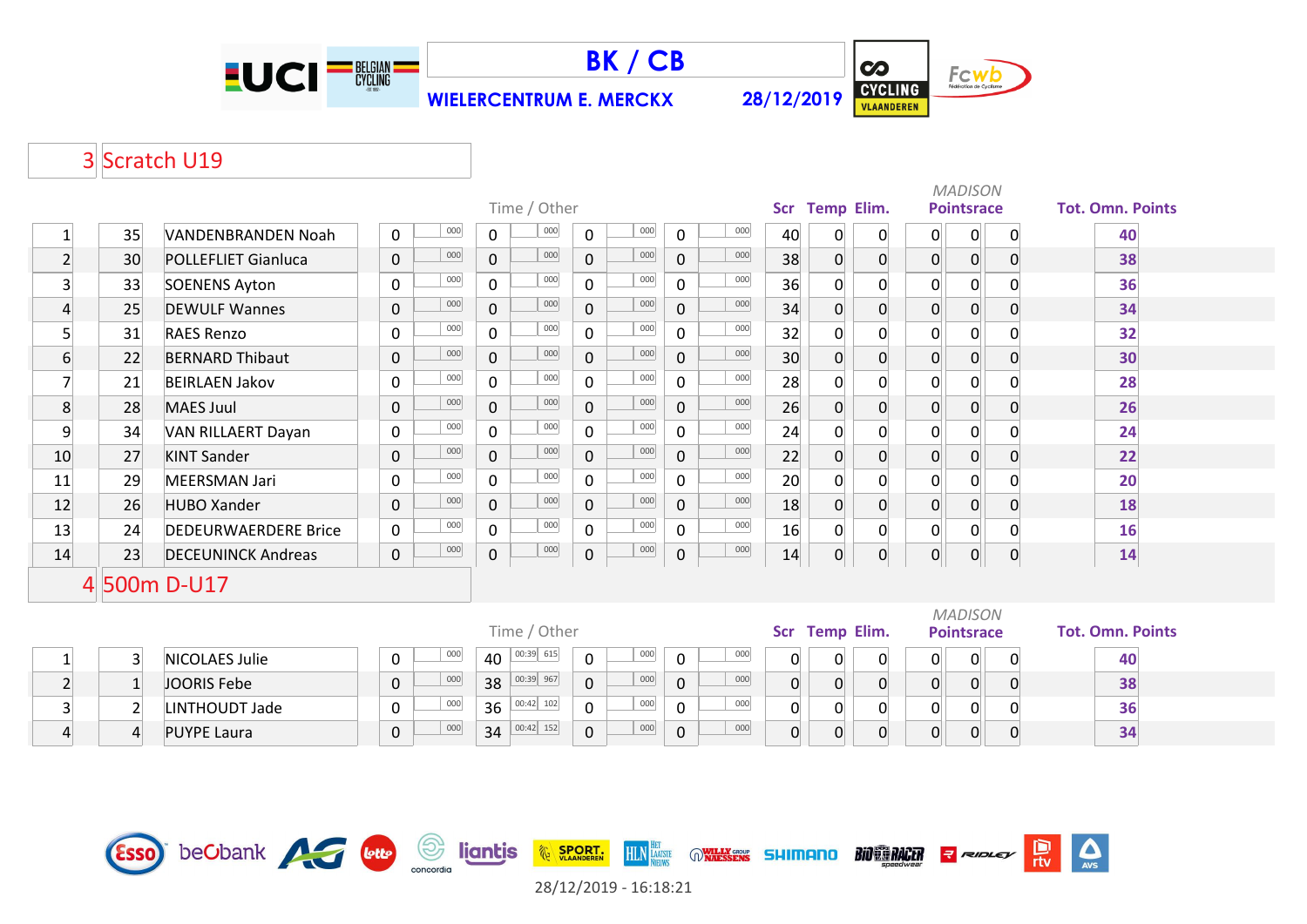





 $\Delta$ 

 $\frac{D}{\pi v}$ 

**R** RIDLEY

**BIO RACER** 

## 5 500m D-U19

|                         |    |                             |                     | Time / Other          |                                       | Scr        | <b>Temp Elim.</b>                |                |                | <b>MADISON</b><br><b>Pointsrace</b> |                  | <b>Tot. Omn. Points</b> |
|-------------------------|----|-----------------------------|---------------------|-----------------------|---------------------------------------|------------|----------------------------------|----------------|----------------|-------------------------------------|------------------|-------------------------|
| $1\vert$                | 17 | <b>VANHOVE Marith</b>       | 000<br>0            | 00:36 031<br>40       | 000<br>$\mathbf 0$<br>0               | 000        | 0<br>0                           | $\overline{0}$ | $\overline{0}$ | 0                                   | $\mathbf 0$      | 40                      |
| $\overline{2}$          | 12 | DE CLERCQ Katrijn           | 000<br>$\mathbf 0$  | 00:37 327<br>38       | 000<br>$\overline{0}$<br>0            | 000        | $\overline{0}$<br>$\overline{0}$ | $\overline{0}$ | $\overline{0}$ | $\overline{0}$                      | $\overline{0}$   | 38                      |
| $\overline{3}$          | 14 | <b>MAES Sara</b>            | 000<br>$\mathbf 0$  | 00:38 549<br>36       | 000<br>$\mathbf 0$<br>0               | 000        | $\overline{0}$<br>$\overline{0}$ | $\overline{0}$ | $\mathbf 0$    | 0                                   |                  | 36                      |
| $\overline{4}$          | 18 | <b>DE WILDE Julie</b>       | 000<br>$\mathbf 0$  | 00:39 167<br>34       | 000<br>$\Omega$<br>$\overline{0}$     | 000        | $\overline{0}$<br>$\overline{0}$ | $\overline{0}$ | $\overline{0}$ | $\overline{0}$                      | $\overline{0}$   | 34                      |
| $\overline{5}$          | 16 | <b>VAN DE PAAR Ines</b>     | 000<br>$\mathbf 0$  | 00:40 774<br>32       | 000<br>$\Omega$<br>0                  | 000        | $\overline{0}$<br>0              | $\Omega$       | $\mathbf 0$    | 0                                   |                  | 32                      |
| $6 \overline{}$         | 15 | VAN CONINCKXLOEY Jolien     | 000<br>$\mathbf{0}$ | 00:40 796<br>30       | 000<br>$\Omega$<br>$\overline{0}$     | 000        | $\overline{0}$<br>$\overline{0}$ | $\overline{0}$ | $\overline{0}$ | $\overline{0}$                      | $\overline{0}$   | 30                      |
| $\overline{7}$          | 13 | <b>KEMPS Stephanie</b>      | 000<br>$\mathbf 0$  | 00:40 930<br>28       | 000<br>$\overline{0}$<br>$\mathbf 0$  | 000        | $\overline{0}$<br>0              | $\overline{0}$ | $\mathbf 0$    | $\mathbf 0$                         | $\Omega$         | 28                      |
| 8                       | 11 | <b>AERTS Kato</b>           | 000<br>0            | 00:44 627<br>26       | 000<br>0<br>0                         | 000        | $\overline{0}$<br>$\mathsf{O}$   | $\overline{0}$ | $\overline{0}$ | $\mathbf{0}$                        | $\boldsymbol{0}$ | 26                      |
| 6                       |    | 1000m U19                   |                     |                       |                                       |            |                                  |                |                |                                     |                  |                         |
|                         |    |                             |                     | Time / Other          |                                       | <b>Scr</b> | Temp Elim.                       |                |                | <b>MADISON</b><br><b>Pointsrace</b> |                  | <b>Tot. Omn. Points</b> |
| $\mathbf{1}$            | 35 | <b>VANDENBRANDEN Noah</b>   | 000<br>$\mathsf{O}$ | 000<br>$\mathbf{0}$   | 01:04 552<br>40<br>0                  | 000        | 0<br>0                           | $\overline{0}$ | $\overline{0}$ | 0                                   | 0                | 40                      |
| $\overline{2}$          | 30 | <b>POLLEFLIET Gianluca</b>  | 000<br>$\mathbf 0$  | 000<br>$\overline{0}$ | $01:05$ 946<br>38<br>$\overline{0}$   | 000        | $\overline{0}$<br>$\mathbf 0$    | $\overline{0}$ | $\overline{0}$ | $\overline{0}$                      | 0                | 38                      |
| $\overline{\mathbf{3}}$ | 26 | <b>HUBO Xander</b>          | 000<br>$\mathbf 0$  | 000<br>$\mathbf{0}$   | 01:08 853<br>36<br>$\mathbf 0$        | 000        | $\mathbf 0$<br>0                 | $\mathbf 0$    | 0              | 0                                   |                  | 36                      |
| $\overline{4}$          | 31 | <b>RAES Renzo</b>           | 000<br>$\mathbf 0$  | 000<br>$\mathbf{0}$   | 01:09 022 <br>34<br>$\mathbf 0$       | 000        | $\overline{0}$<br>$\overline{0}$ | $\overline{0}$ | $\overline{0}$ | $\overline{0}$                      | 0                | 34                      |
| $\overline{5}$          | 25 | <b>DEWULF Wannes</b>        | 000<br>$\mathbf 0$  | 000<br>$\overline{0}$ | 01:09 082<br>32<br>0                  | 000        | $\overline{0}$<br>$\overline{0}$ | $\overline{0}$ | $\mathbf 0$    | $\mathsf{o}$                        | $\Omega$         | 32                      |
| $6 \overline{}$         | 36 | <b>DETALLE Noah</b>         | 000<br>$\mathbf 0$  | 000<br>$\mathbf{0}$   | 01:09 291<br>30<br>$\mathbf{0}$       | 000        | $\overline{0}$<br>$\overline{0}$ | $\overline{0}$ | $\overline{0}$ | $\overline{0}$                      | $\overline{0}$   | 30                      |
| $\overline{7}$          | 22 | <b>BERNARD Thibaut</b>      | 000<br>$\mathbf 0$  | 000<br>$\Omega$       | $01:09$ 937<br>28<br>$\overline{0}$   | 000        | $\mathbf{0}$<br>$\overline{0}$   | $\Omega$       | $\overline{0}$ | 0                                   | $\Omega$         | 28                      |
| 8                       | 24 | <b>DEDEURWAERDERE Brice</b> | 000<br>$\mathbf 0$  | 000<br>$\mathbf{0}$   | 01:10 819<br>26<br>0                  | 000        | $\overline{0}$<br>$\overline{0}$ | $\overline{0}$ | $\overline{0}$ | $\overline{0}$                      | $\Omega$         | 26                      |
| 9                       | 34 | <b>VAN RILLAERT Dayan</b>   | 000<br>$\mathbf 0$  | 000<br>$\Omega$       | $ 01:11 $ 164<br>24<br>$\overline{0}$ | 000        | $\Omega$<br>$\Omega$             | $\Omega$       | $\mathbf 0$    | 0                                   | $\Omega$         | 24                      |
| 10                      | 28 | <b>MAES Juul</b>            | 000<br>$\mathbf 0$  | 000<br>$\overline{0}$ | 01:12 331 <br>22<br>0                 | 000        | $\overline{0}$<br>$\overline{0}$ | $\overline{0}$ | $\overline{0}$ | $\overline{0}$                      | $\overline{0}$   | 22                      |
| 11                      | 21 | <b>BEIRLAEN Jakov</b>       | 000<br>$\mathbf 0$  | 000<br>0              | 01:13 270<br>20<br>0                  | 000        | $\overline{0}$<br>$\overline{0}$ | $\overline{0}$ | $\overline{0}$ | 0                                   | $\mathbf 0$      | 20                      |





**HLN**<br>**HLN**<br>NEIWS

**WILLY GROUP SHIMANO** 

**EXAMPLE SPORT.**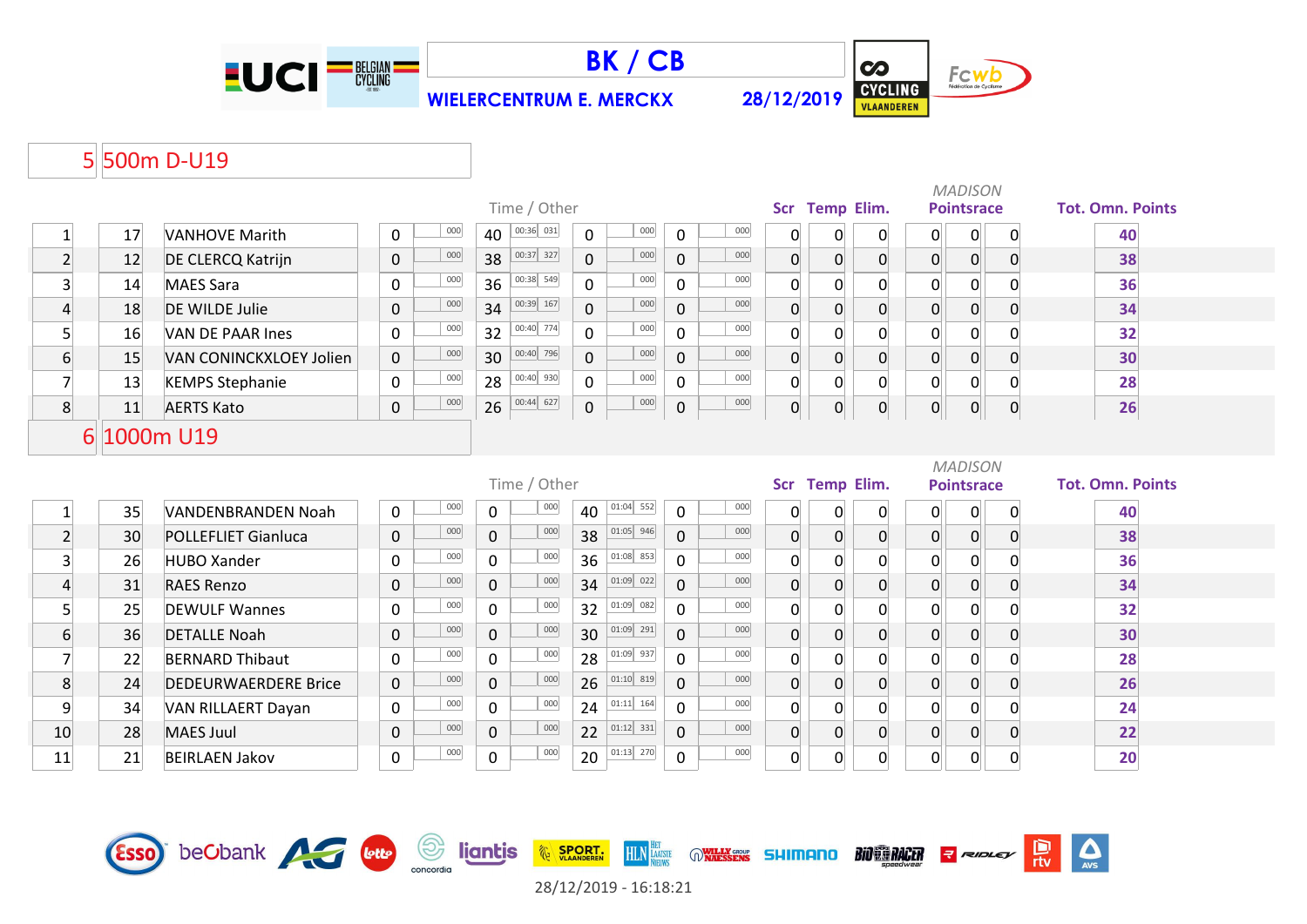





# 7 Madison U19

|                |                |                            |  |             |     |                |              |                |             |                |     |                |          | <b>MADISON</b>    |                |                   |     |  |                         |  |  |  |
|----------------|----------------|----------------------------|--|-------------|-----|----------------|--------------|----------------|-------------|----------------|-----|----------------|----------|-------------------|----------------|-------------------|-----|--|-------------------------|--|--|--|
|                |                |                            |  |             |     |                | Time / Other |                |             |                |     | Scr            |          | <b>Temp Elim.</b> |                | <b>Pointsrace</b> |     |  | <b>Tot. Omn. Points</b> |  |  |  |
|                | $\overline{2}$ | POLLEFLIET/VDBRANDE        |  | 0           | 000 | $\mathbf 0$    | 000          | $\mathbf 0$    | 000         | $\mathbf 0$    | 000 |                |          |                   | 55             | 20                |     |  | 75                      |  |  |  |
| $\overline{2}$ | 5              | DETALLE/VAN RILLAERT       |  | $\mathbf 0$ | 000 | $\overline{0}$ | 000          | $\overline{0}$ | 000         | 0              | 000 | 0              | $\Omega$ |                   | 33             | 20                |     |  | 53                      |  |  |  |
| 3              |                | <b>BEIRLAEN/DE WULF</b>    |  | 0           | 000 | $\mathbf 0$    | 000          | $\Omega$       | 000         | 0              | 000 | 0              |          |                   | 26             | $\Omega$          |     |  | 26                      |  |  |  |
| 4              | $\overline{3}$ | RAES/HUBO                  |  | 0           | 000 | $\overline{0}$ | 000          | $\overline{0}$ | 000         | $\overline{0}$ | 000 | $\overline{0}$ | $\Omega$ |                   | 24             | $\overline{0}$    |     |  | 24                      |  |  |  |
| 5              | 4              | SOENENS/MEERSMAN           |  | 0           | 000 | $\pmb{0}$      | 000          | $\mathbf 0$    | 000         | 0              | 000 | 0              | 0        |                   |                | 0                 | -40 |  | $-35$                   |  |  |  |
|                |                | 8 1000m U19 - Finales      |  |             |     |                |              |                |             |                |     |                |          |                   |                |                   |     |  |                         |  |  |  |
|                |                |                            |  |             |     |                |              |                |             |                |     |                |          |                   |                | <b>MADISON</b>    |     |  |                         |  |  |  |
|                |                |                            |  |             |     |                | Time / Other |                |             |                |     | Scr            |          | <b>Temp Elim.</b> |                | <b>Pointsrace</b> |     |  | <b>Tot. Omn. Points</b> |  |  |  |
|                | 35             | VANDENBRANDEN Noah         |  | 0           | 000 | $\mathbf 0$    | 000          | 40             | 01:05 867   | $\mathbf 0$    | 000 | 0              | 0        |                   | $\overline{0}$ | $\overline{0}$    |     |  | 40                      |  |  |  |
| $\overline{2}$ | 30             | <b>POLLEFLIET Gianluca</b> |  | 0           | 000 | $\mathbf 0$    | 000          | 38             | 01:07 211   | $\mathbf 0$    | 000 | $\Omega$       | $\Omega$ |                   | $\overline{0}$ | $\overline{0}$    | 0   |  | 38                      |  |  |  |
| $\overline{3}$ | 26             | <b>HUBO Xander</b>         |  | 0           | 000 | $\mathbf 0$    | 000          | 36             | $01:09$ 381 | $\mathbf 0$    | 000 | $\Omega$       | $\Omega$ |                   | $\Omega$       | 0                 |     |  | 36                      |  |  |  |
| 4              | 31             | <b>RAES Renzo</b>          |  | 0           | 000 | $\mathbf 0$    | 000          | 34             | $01:11$ 068 | $\mathbf 0$    | 000 |                | 0        |                   | 0              | 0                 |     |  | 34                      |  |  |  |

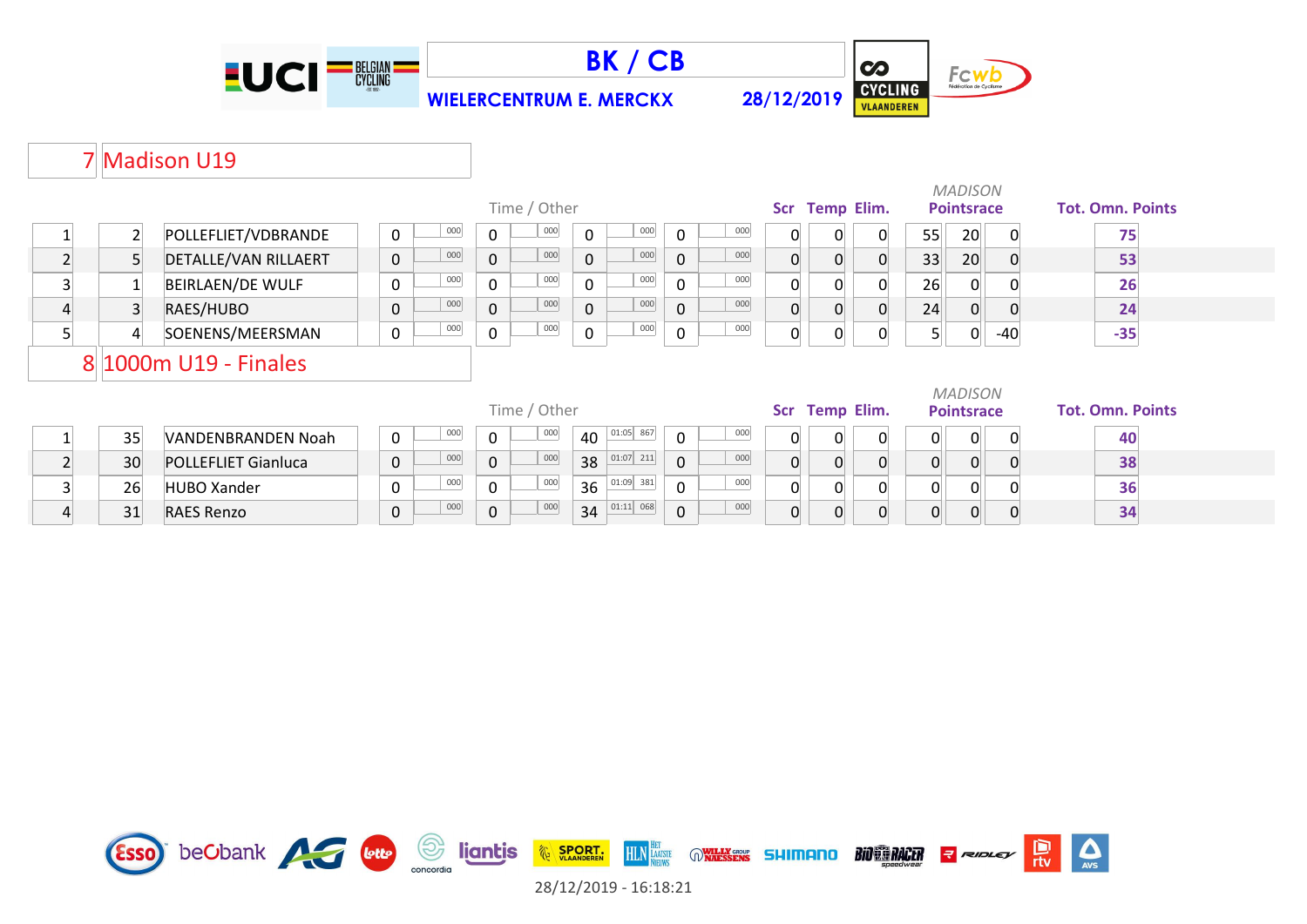

**AVS-RTV CUP**

**WIELERCENTRUM E. MERCKX 28/12/2019**



## $1$ **ASP 12 - 13**

|                  |    |                          |              |     |                 |                     |     |              |     |            |                   | <b>MADISON</b><br>Scr Temp Elim. |                 |                   |          |                         |  |  |  |  |
|------------------|----|--------------------------|--------------|-----|-----------------|---------------------|-----|--------------|-----|------------|-------------------|----------------------------------|-----------------|-------------------|----------|-------------------------|--|--|--|--|
|                  |    |                          | Time / Other |     |                 |                     |     |              |     |            |                   |                                  |                 | <b>Pointsrace</b> |          | <b>Tot. Omn. Points</b> |  |  |  |  |
|                  | 52 | <b>BOGAERT Matthias</b>  | 0            | 000 | 00:43 192<br>40 | $\mathbf 0$         | 000 | 0            | 000 | 40         |                   | 0                                | 30              | 0                 |          | 110                     |  |  |  |  |
| $\overline{2}$   | 54 | <b>DE NUL Giel</b>       | 0            | 000 | 00:44 216<br>38 | $\mathbf 0$         | 000 | $\mathbf{0}$ | 000 | 38         | $\Omega$          | 0                                | 11              | 0                 | 0        | 87                      |  |  |  |  |
| 3                | 55 | <b>KIMPE lan</b>         | $\mathbf{0}$ | 000 | 00:46 868<br>34 | $\mathbf 0$         | 000 | 0            | 000 | 34         | 0                 | 0                                | 15              | 0                 |          | 83                      |  |  |  |  |
| 4                | 53 | <b>CARDINAL Florent</b>  | $\mathbf{0}$ | 000 | 00:46 458<br>36 | $\mathsf{O}$        | 000 | $\mathbf 0$  | 000 | 32         | $\Omega$          | 0                                | 10 <sup>°</sup> | $\overline{0}$    |          | 78                      |  |  |  |  |
| 5                | 57 | VAN CANNEYT Robbe        | $\Omega$     | 000 | 00:47 176<br>32 | $\mathbf 0$         | 000 | $\Omega$     | 000 | 36         | $\Omega$          | 0                                | $\overline{0}$  | $\overline{0}$    | $-20$    | 48                      |  |  |  |  |
| $6 \overline{6}$ | 56 | <b>MAES Xander</b>       | 0            | 000 | 00:50 460<br>30 | $\mathsf{O}\xspace$ | 000 | $\pmb{0}$    | 000 | 30         | $\Omega$          | 0                                | $\overline{0}$  | $\overline{0}$    | $-40$    | 20                      |  |  |  |  |
|                  |    |                          |              |     |                 |                     |     |              |     |            |                   |                                  |                 | <b>MADISON</b>    |          |                         |  |  |  |  |
|                  |    |                          | Time / Other |     |                 |                     |     |              |     |            |                   |                                  |                 |                   |          |                         |  |  |  |  |
|                  |    |                          |              |     |                 |                     |     |              |     | <b>Scr</b> | <b>Temp Elim.</b> |                                  |                 | <b>Pointsrace</b> |          | <b>Tot. Omn. Points</b> |  |  |  |  |
| 1                | 63 | <b>VAN DAMME Thibaut</b> | $\mathbf 0$  | 000 | 00:39 944<br>40 | $\mathbf 0$         | 000 | 0            | 000 | 38         | 0                 | 0                                | 22              | 0                 | $\Omega$ | 100                     |  |  |  |  |
| $\overline{2}$   | 64 | <b>VAN CANNEYT Siebe</b> | $\mathbf 0$  | 000 | 00:40 812<br>38 | $\mathbf{0}$        | 000 | $\mathbf 0$  | 000 | 34         | $\Omega$          | 0                                | 19              | $\overline{0}$    | 0        | 91                      |  |  |  |  |
| 3                | 66 | <b>VAN DAELE Lex</b>     | $\mathbf{0}$ | 000 | 00:43 602<br>34 | $\mathbf 0$         | 000 | 0            | 000 | 40         |                   |                                  | 11              |                   |          | 85                      |  |  |  |  |
| $\overline{4}$   | 62 | <b>HUYCH Lenn</b>        | 0            | 000 | 00:42 653<br>36 | $\mathbf 0$         | 000 | $\mathbf 0$  | 000 | 32         | $\Omega$          | $\overline{0}$                   | 14              | $\overline{0}$    | 0        | 82                      |  |  |  |  |
|                  |    |                          |              |     |                 |                     |     |              |     |            |                   |                                  |                 | <b>MADISON</b>    |          |                         |  |  |  |  |
|                  |    |                          |              |     | Time / Other    |                     |     |              |     | Scr        | <b>Temp Elim.</b> |                                  |                 | <b>Pointsrace</b> |          | <b>Tot. Omn. Points</b> |  |  |  |  |